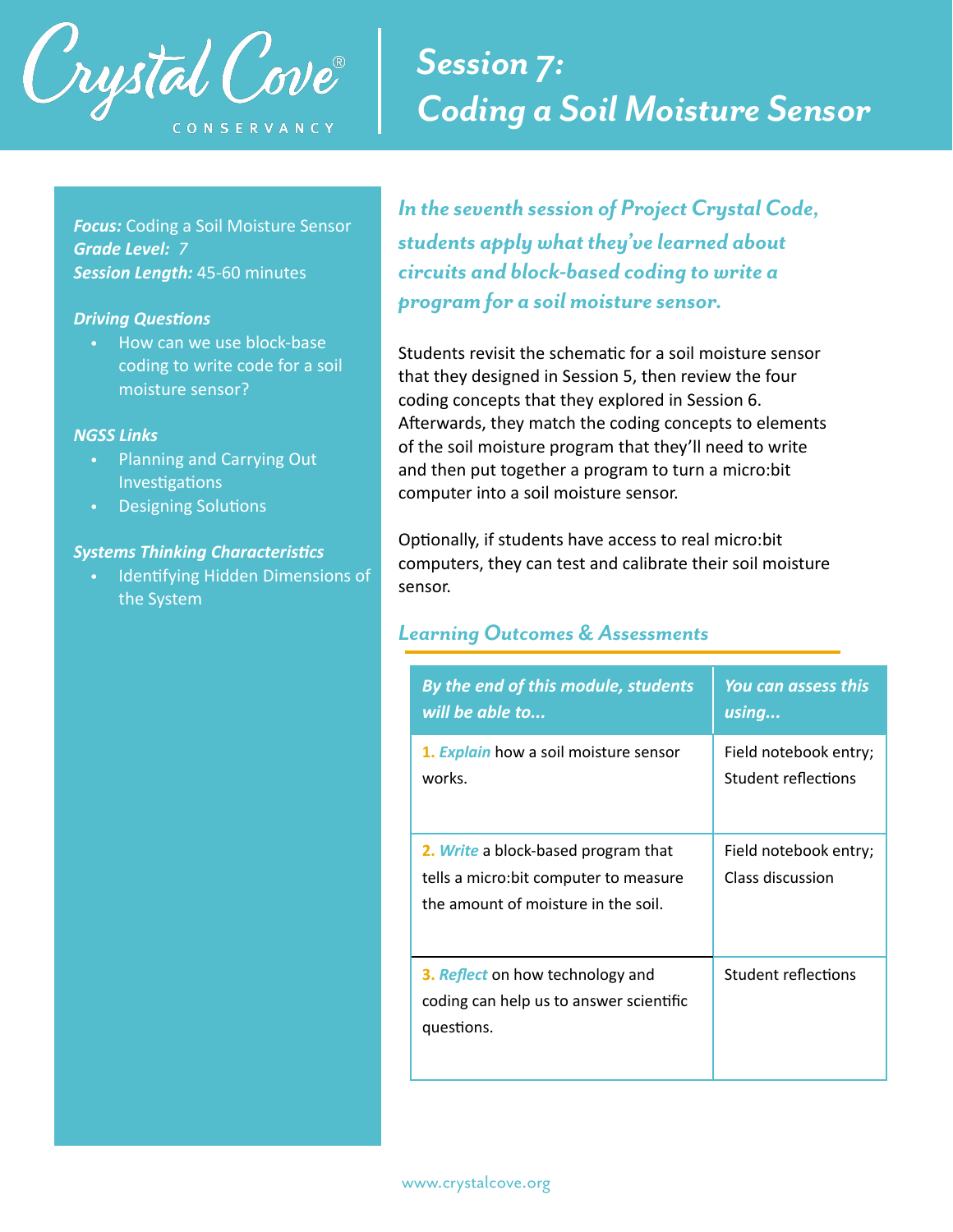

Session 7: Coding a Soil Moisture Sensor 02

# *Session Overview*

| <b>Section</b> | <b>Description</b>                                                                                                                                                                                                                                                 | Length                            | <b>Format</b>                   |
|----------------|--------------------------------------------------------------------------------------------------------------------------------------------------------------------------------------------------------------------------------------------------------------------|-----------------------------------|---------------------------------|
| Launch         | Students meet Erick again, who introduces<br>them to their final task in this sequence:<br>writing code for a soil moisture sensor.                                                                                                                                | 5 minutes                         | Whole class                     |
| Explore        | Students revisit their schematic for a soil<br>moisture sensor, then review the four coding<br>concepts that they practiced in Session 6. They<br>then plan and construct a program to take soil<br>moisture readings.<br>Optionally, if students have access to a | $30 - 40$<br>minutes<br>$20 - 30$ | Individual or<br>Research teams |
|                | micro:bit, they can test and calibrate their soil<br>moisture sensor.                                                                                                                                                                                              | minutes                           |                                 |
| <b>Share</b>   | Students share their final results and reflect on<br>the role that technology plays within science.                                                                                                                                                                | 5-10 minutes                      | Whole class                     |
| Reflect        | Students reflect on their experience during<br>Sessions 5-7 and their next steps to test their<br>hypotheses by collecting data.                                                                                                                                   | 5 minutes                         | Individual                      |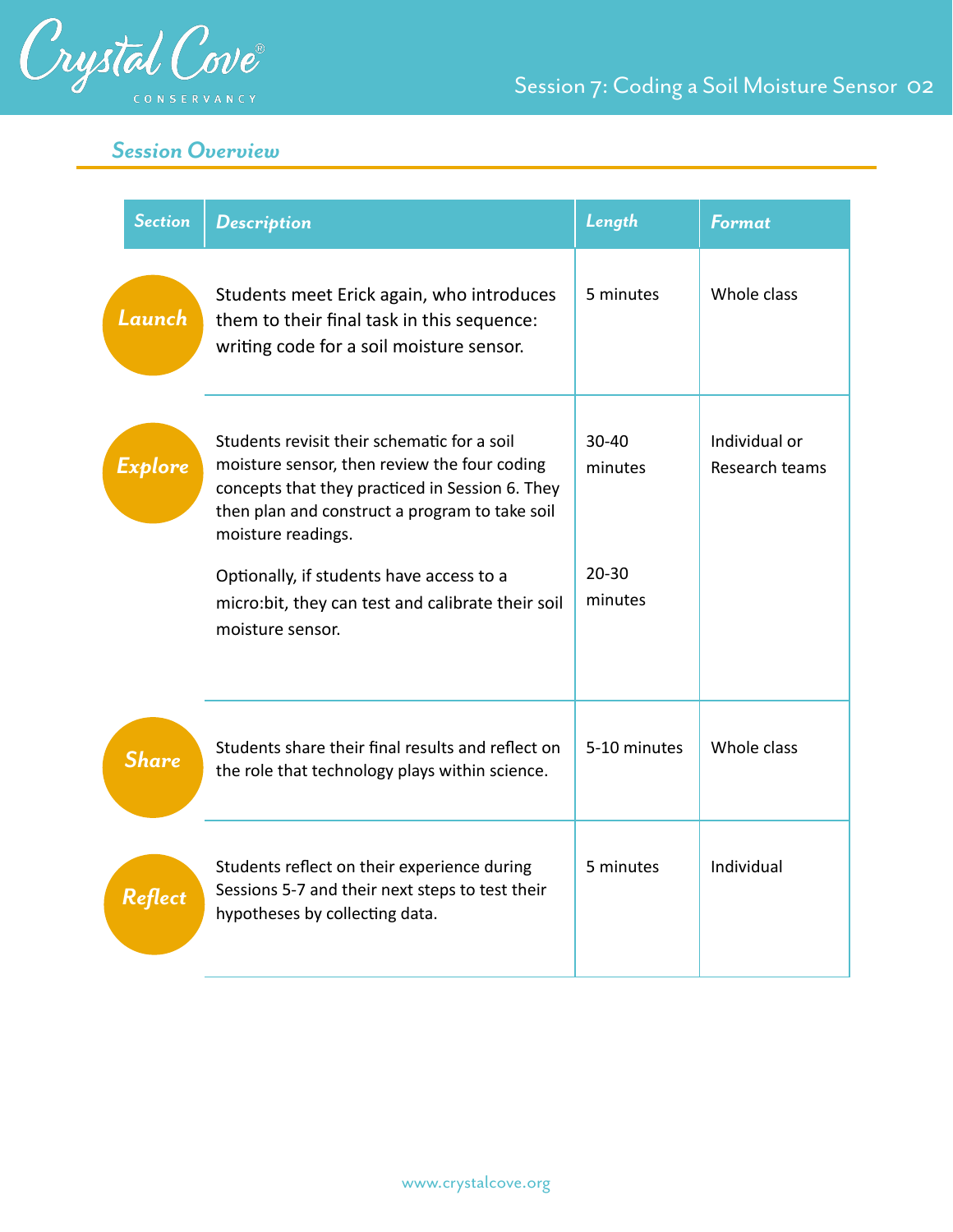

# *Overview of the Soil Moisture Sensor Project*

In Sessions 5-7 of Project Crystal Code, students will be tasked with designing, coding, and building their own environmental sensors that can measure the amount of water in the soil in our plant type treatments. Although this part of the program is optional, it offers an opportunity for participants to practice computational thinking and coding skills while developing a deeper understanding of the environmental system.

# *Why We Do This*

One component of systems thinking is being able to identify and understand invisible parts of the system. By building and coding their own soil moisture sensor from scratch, students will develop a better understanding of what they're measuring -- and thus how invisible parts of the system work -- than if they simply used a provided soil moisture meter.

This project also offers the opportunity for students to be introduced to block-based coding in the context of solving a real-world environmental problem. Often, coding and computational thinking is taught in isolation from other scientific disciplines. It is our hope that by integrating coding into an environmental science program, we will be able to both help students see how computer science skills have become an important part of scientific work, while also inspiring interest in coding amongst students who might not normally choose to take a traditional computer science class.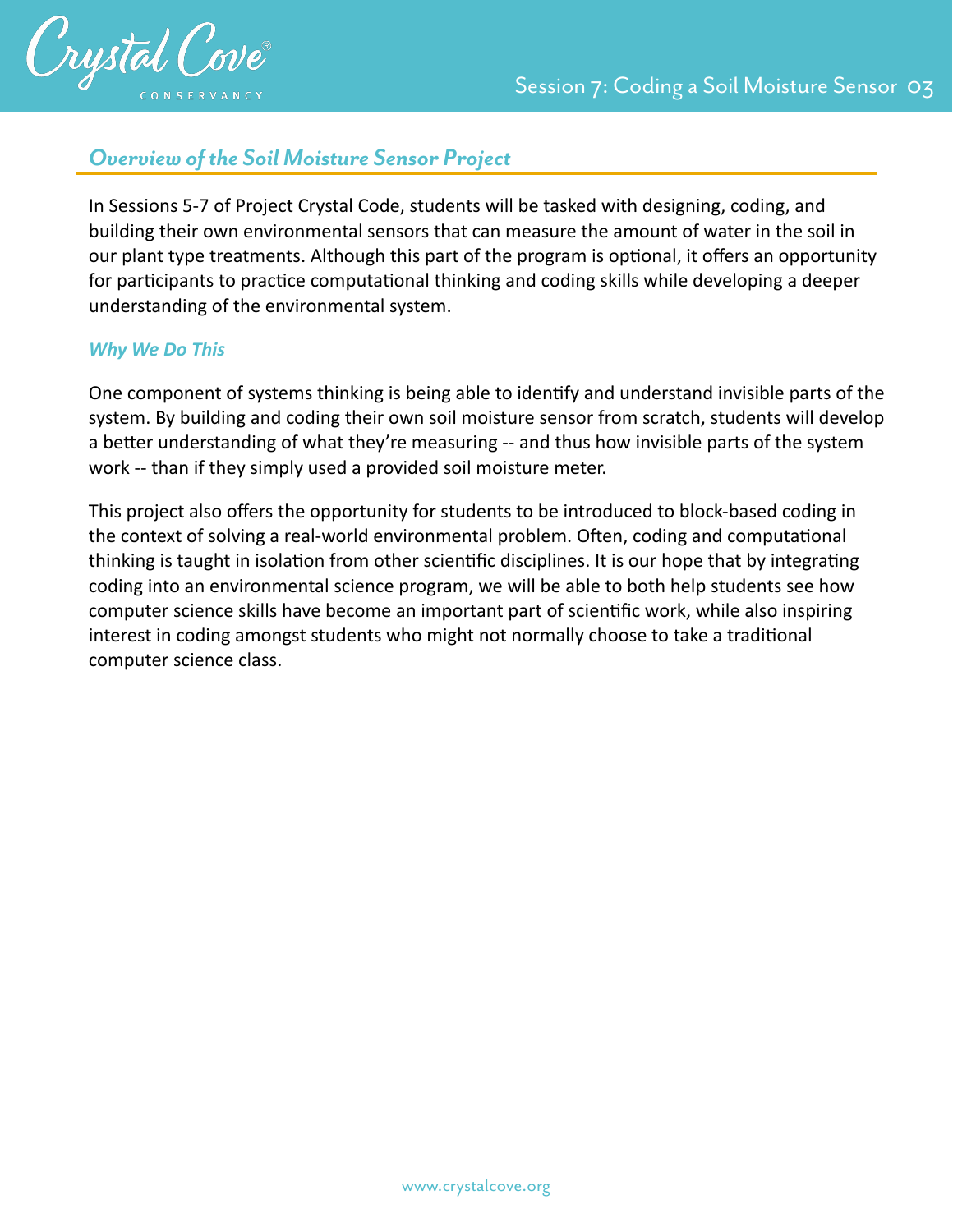

# *Where Today's Session Fits In*

During the culminating event of Session 7, students apply ideas from Session 5 and Session 6 to plan and write a program that will allow the micro:bit to measure the amount of moisture in the soil.

Throughout all three sessions, it is important to remind students of the ultimate goal so that the sessions don't feel disjointed from the rest of the Project Crystal Code program. By learning how to build and code a soil moisture sensor, we will be able to measure how much moisture is in the soil, allowing us to test our hypothesis about how mulch affects soil moisture.

| Session 5                                                        |                                                                      | <b>Session 6</b>                                        | <b>Session 7</b>                                                                                            |                                                                                                               |
|------------------------------------------------------------------|----------------------------------------------------------------------|---------------------------------------------------------|-------------------------------------------------------------------------------------------------------------|---------------------------------------------------------------------------------------------------------------|
| <b>Exploring</b><br>circuits,<br>conductivity,<br>and resistance | Designing a plan<br>to physically<br>build a soil<br>moisture sensor | <b>Practice block-</b><br><b>based</b> coding<br>skills | Writing a<br>block-based<br>program to<br>turn a<br>micro:bit<br>computer into<br>a soil moisture<br>sensor | <b>Assembling the</b><br>soil moisture<br>sensor,<br>downloading<br>the code, and<br>testing it<br>(optional) |

*You are here!*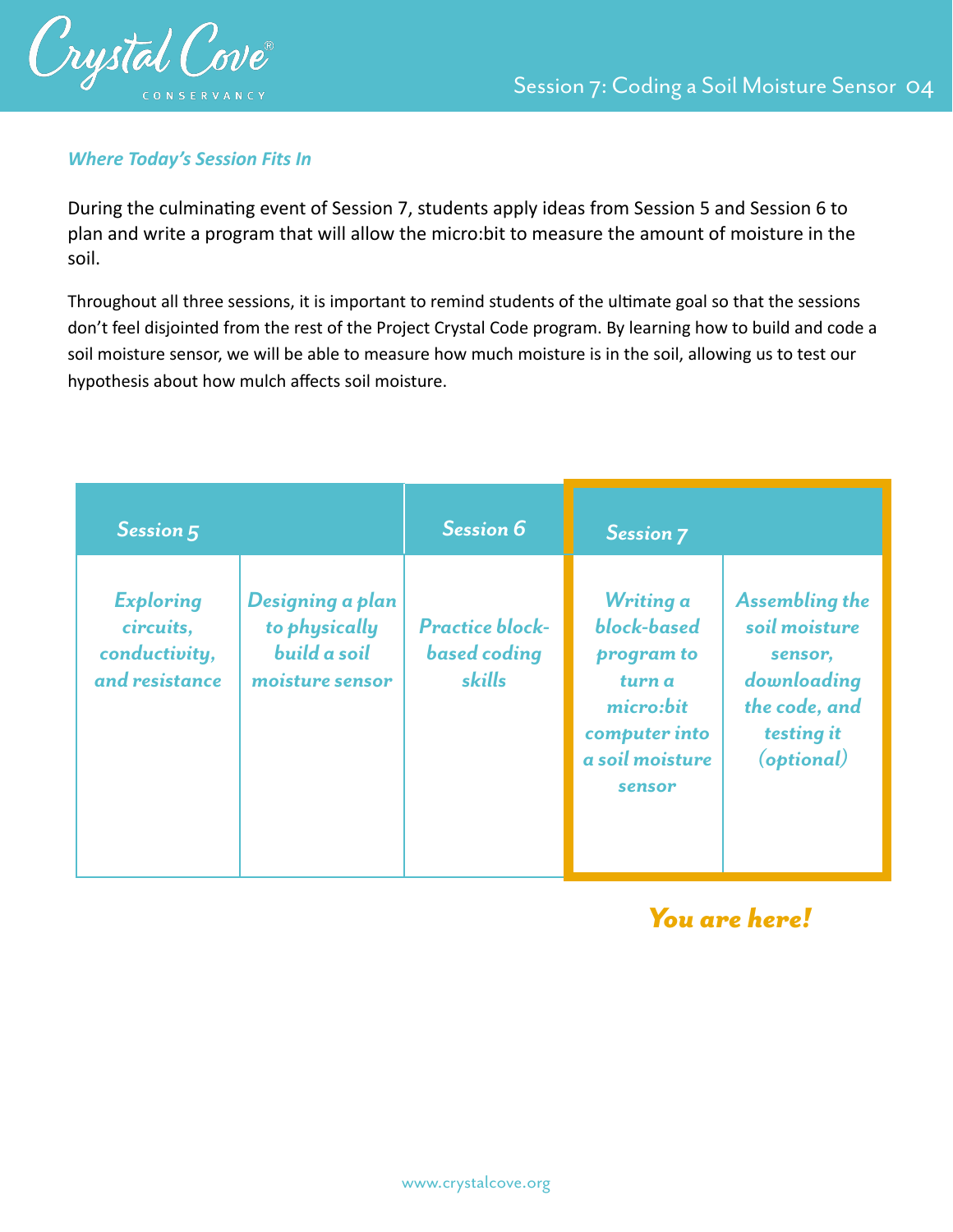

# **Writing a Program for a Soil Moisture Sensor**

This This session revisits student understanding about how a soil moisture sensor works (which was introduced in Session 5), and then challenges students to match coding concepts (introduced in Session 6) to elements of a program in order to construct code that will tell a micro:bit computer to read soil moisture data.

This session is designed to position students to do more than simply follow step-by-step instructions. Instead of simply putting coding blocks in the correct order, they are challenged to think through elements of what they want the code to do, and then apply the concepts that they learned in Session 6 to write a program.

In addition to the coding concepts introduced in Session 6, one new concept is introduced in Session 7: using the micro:bit's Pin 1 as an input to measure soil moisture. Because this is a little more challenging to construct in blockcode, the session provides students with a link to a starting template on the MakeCode website that already has this block in place.

If students truly struggle to construct the program or if you are very short on time, this session also provides a link to a MakeCode template which has the necessary coding blocks already selected. You can share this link with students and give them the task of assembling the blocks in the correct order, rather than writing the program from scratch.

# **Testing & Calibrating Your Soil Moisture Sensor**

Obviously, writing a program for a soil moisture sensor does not need to be the final step in this process. If you have access to real micro:bits and your class has additional time, you can also challenge students to test their soil moisture sensors in the real world, comparing dry areas of soil with wet areas.

Additionally (and ambitiously), students can even figure out how to calibrate their soil moisture sensor so that the readings are accurate. This last step can be very challenging and will likely take an additional class period. If you'd like to take on this final challenge, we provide some tips at the end of this session guide on how you might approach this.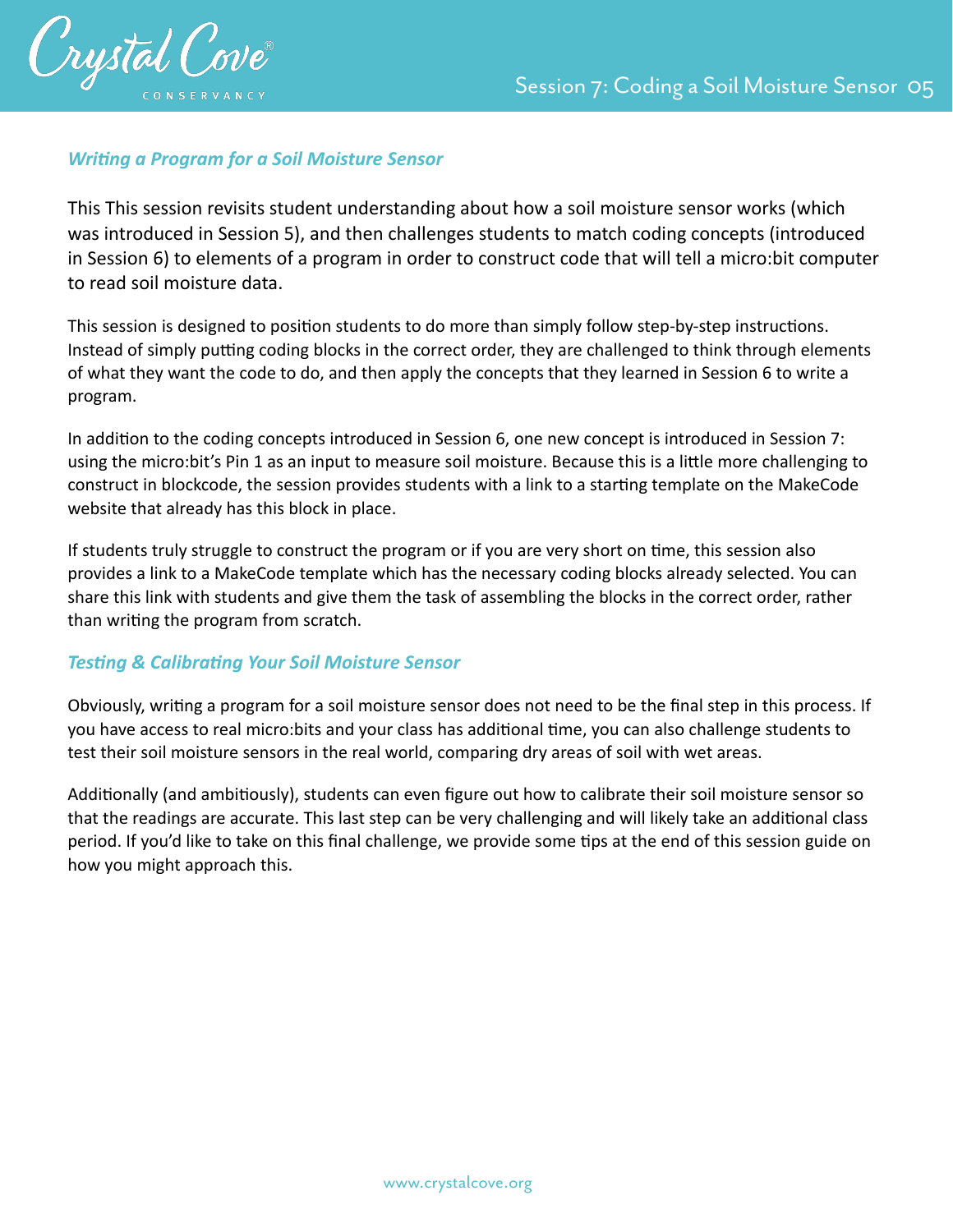

# *Virtual Materials*

- Session 7 Google Slides Presentation: *http://bit.ly/3jys9N3*
- Session 7 Coding Instructions: http://bit.ly/3tIt5ml
- Session 7 Field Notebook Template (optional): *http://bit.ly/3q6ZLEh*
- MakeCode Template: http://bit.ly/3aOFIDZ
- MakeCode Template with all Coding Blocks: http://bit.ly/2OocNze

# *Each student will need…*

- A device with internet access (a computer, smartphone, or tablet will all work!)
- Field notebook and pencil
- Access to their soil moisture sensor schematic from Session 5
- Session 7 Coding Instructions (optional)
- Access to a *micro:bit and a micro USB cable* to download the code (optional)
- Additional supplies to construct the soil moisture sensor: 2 *[nails](https://www.homedepot.com/p/Everbilt-3-in-Galvanized-Common-Nails-25-Pack-803474/205949039)*, 2 wires with *[alligator clips](https://www.amazon.com/gp/product/B06XX25HFX/ref=ox_sc_act_title_1?smid=A26I79OO3YFR4X&psc=1)*

# *Before You Start Teaching*

- Decide how you want students to work on the Microsoft MakeCode website. Students can work independently or in research teams. Note that if students work virtually in teams, one student will need to share their screen with the others and be in charge of manipulating the platform.
- Although it is not necessary to have access to a real micro:bit to practice coding, decide whether you want to acquire micro:bits so that students can download and test their final program. If you do want to have them practice downloading their code and testing it in the real world, *Slides* 15-17 give specific instructions on how to do this.
- Copy over the *Session 7 Slideshow* for your chosen platform to your own Google Drive account. Test to make sure that the videos work. (If not, you may have to check the permissions on the Crystal Cove Conservancy Youtube Account.)
- Decide how you will assess student progress during this lesson. You can ask students to take a screenshot of their final code and paste it into their field notebook (or another virtual document). Alternatively, you can monitor students as they work during the session, ask students to demonstrate their code for you, or have them reflect in their field notebook at the end of the process to check for understanding.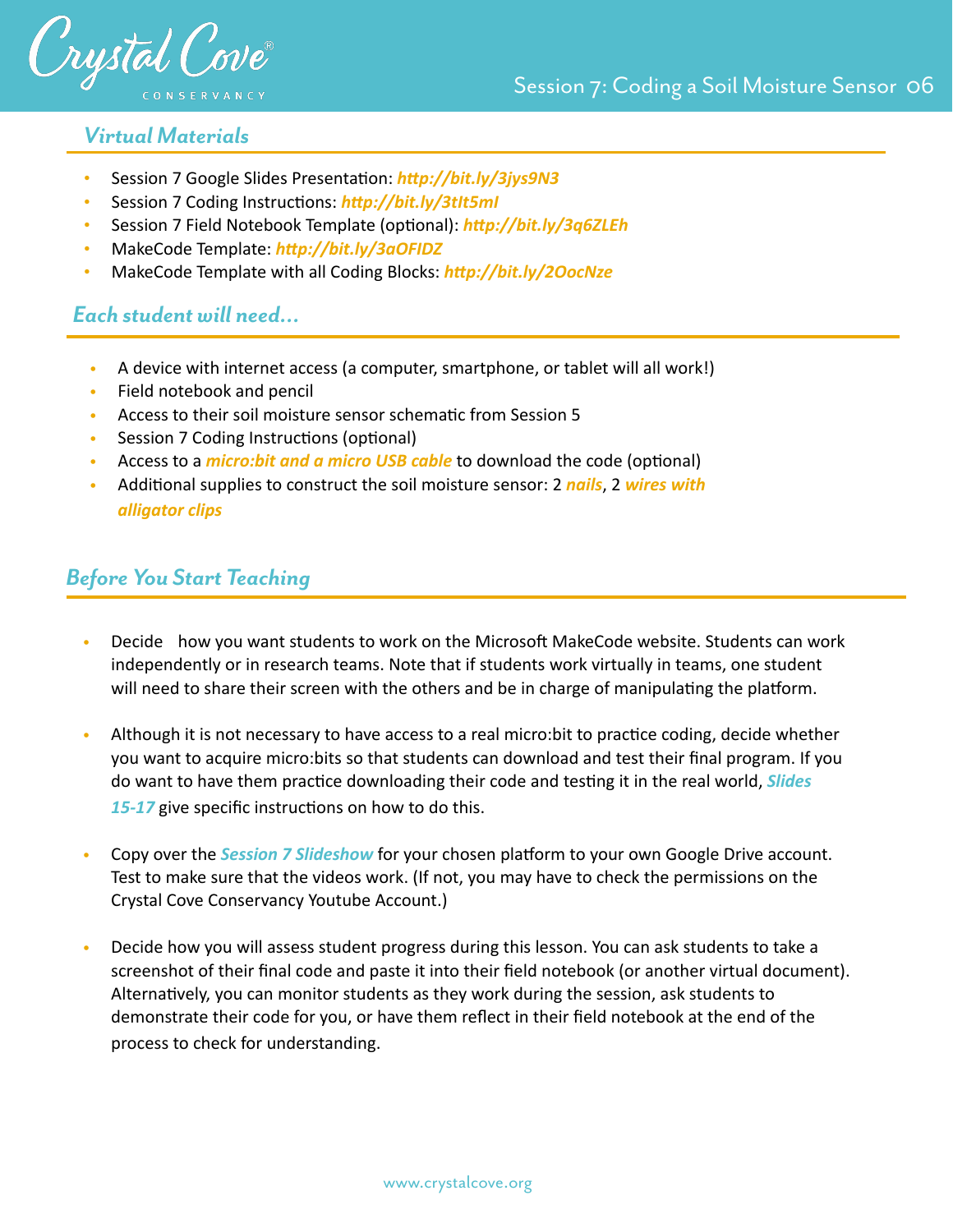

# *Learning Sequence*

# **Putting it All Together (5 minutes)**

**1.** Open the *Session 7 Slideshow* and play the video on *Slide 2* for your class. In this video, Georges introduces the task for Session , which is to apply what students have learned in Sessions 5 and 6 to write a program for a soil moisture sensor.

**2.** After watching the video, move on to *Slide 3*, which gives an overview of what students will do and learn during Session 7.



*Launch*

#### *Part 1: Reviewing What We've Learned (30-40 minutes)*

**1.** Continue to *Slide 4*, where Erick gives students an overview of how a soil moisture sensor works. He then asks students to review the soil moisture sensor schematic that they designed in Session 5 to refresh their understanding of how soil moisture sensors work.

**2.** Advance to *Slide 5* and ask students to get into their research teams. Give them a few minutes to review their schematics and discuss how a soil moisture sensor works.

**3.** Then, move on to *Slide 6* and play the video of Erick. Here, he reviews the four coding concepts that students explored in Session 6: Using block-based code to write instructions, using inputs to produce outputs, creating conditional statements, and using variables. In addition, students also learned how to use the math blocks to make calculations.

After giving an overview, Erick asks students to use their field notebooks to review each concept.

**4.** Move on to *Slide 7*. Here, students are asked to set up a table in their field notebook, or use the table in the field notebook template to review the six different coding concepts and terms. You can either ask students to break into their research teams to complete the table or go over it together and complete it as an entire class.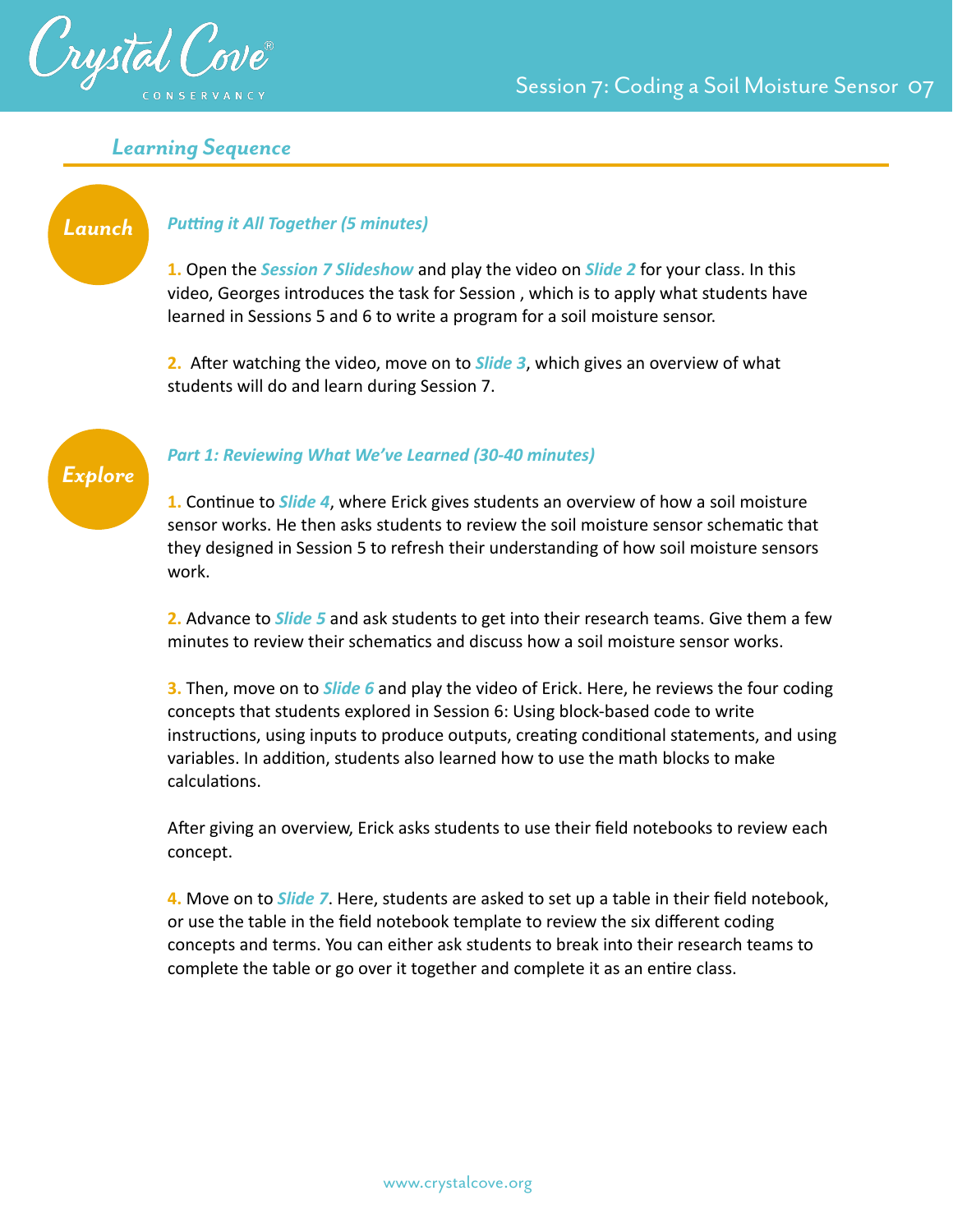

| <b>LED Display</b>                     | On a micro: bit, this is a screen that can be programmed to show icons, text,<br>numbers, or a graph.                                                           |
|----------------------------------------|-----------------------------------------------------------------------------------------------------------------------------------------------------------------|
| <b>Input</b>                           | Something that tells a computer to create an output. For a micro: bit, this can take<br>the form of a button being pressed or information coming from a sensor. |
| <b>Output</b>                          | You can tell a computer to create this when it receives a particular input. Often, this<br>takes the form of a graphic shown on the LED display.                |
| <b>Conditional</b><br><b>Statement</b> | This tells a computer that IF a specific input is received, THEN it should do<br>something specific.                                                            |
| <b>Variable</b>                        | Used as a short-cut to help a computer remember specific information.                                                                                           |
| <b>Math blocks</b>                     | A type of micro: bit coding block used to add, subtract, multiply, or divide.                                                                                   |

#### **Part #2: Writing a Soil Moisture Sensor Program**

**5.** Continue to *Slide 8*. Here, Erick returns students to their culminating task: to write a program that will tell a micro:bit to act as a soil moisture sensor. He reviews the requirements for the program, describing the four individual tasks that it will need to perform. Finally, he asks students to match the different coding concepts that they've learned to the requirements for the program.

**6.** On *Slide 9*, students are challenged to review the requirements for the program and to match a coding concept to each one. Give them time to complete the table -- and then, if there is time, review it as a class.

| <b>Soil Moisture Code Requirements</b>                                                                                  | Which coding concept(s) will you use to write this<br>part of the code?                      |
|-------------------------------------------------------------------------------------------------------------------------|----------------------------------------------------------------------------------------------|
| 1. Define "Soil Moisture" as information coming in<br>from Analog Pin 1.                                                | Define a variable                                                                            |
| 2. Take in Soil Moisture data and plot a bar graph<br>of it on the LET display.                                         | Use inputs to produce outputs;<br>Show something on the LED display                          |
| 3. If button A is pressed, then show a number on<br>the LED display representing the amount of<br>moisture in the soil. | Create a conditional;<br>Use inputs to produce outputs;<br>Show something on the LED display |
| 4. Convert the soil moisture number value (which<br>is out of 1023) into a percentage (out of 100).                     | Use math blocks to add, subtract, multiply, or divide                                        |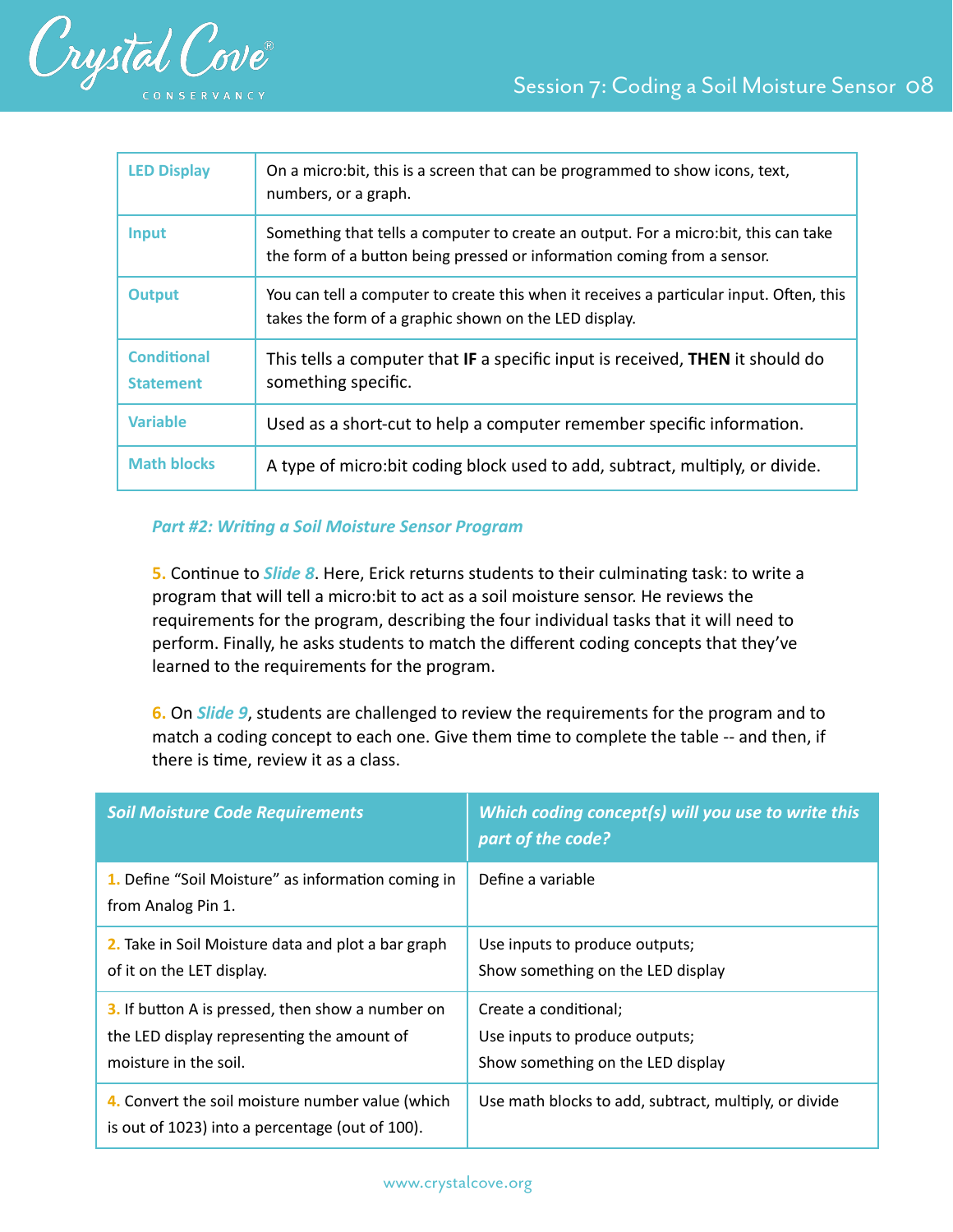

**7.** Move on to *Slide 10* and play the video. Here, Erick introduces the final bit of information that students will need to use in order to code their soil moisture meter: using the micro:bit computer's analog pins. This is a little trickier to code, so he says that students will be provided with this bit of code to get them started.

**8.** When students are ready, move on to *Slide 11*. Link them to the template on the MakeCode website and challenge them to put together what they've learned as they write a program for a soil moisture sensor!

As students work, circulate between the groups as you're able and observe their discussions. If any research teams are truly struggling to put the code together, you can share the link on *Slide 12* to a more structured template, which gives them all of the coding blocks they will need.

# *Sharing Our Thoughts (5-10 minutes)*

**1.** Bring the group back together as a class. Open *Slide 13***,** and give one or two student teams a chance to share the program that they wrote and explain how it works.

**2.** Move on to **Slide 14**, and ask students to reflect on the overall process of creating a soil moisture meter. Why did we go through this process? Did they enjoy coding? What did they find challenging? How did they overcome these challenges?

Ask students to reflect on the role that technology plays in science. How can we use things like coding and computer science to answer real-world scientific questions? Elevate ideas about how often during scientific investigations, we need to create tools to help us measure things we can't see (like soil moisture). We can also use technology to create models and analyze data. (You can also draw the connection that just as students used conditional statements in their code, they also used conditional statements to explain relationships between different factors when they were building their model.)

# *Extend*

*Share*

#### **Optional Extensions: Testing and Calibrating a Soil Moisture Sensor (30-45 minutes)**

If If you have access to physical micro:bits, ask students to download their program onto their micro:bit (*Slides 15-17*) so that they can test them in person. After they assemble the soil moisture sensor using the nails and wires, encourage them to use their sensor outdoors to compare wet soil to dry soil. (One way to do this is to measure a dry area, then pour water onto it to see how the reading changes.)